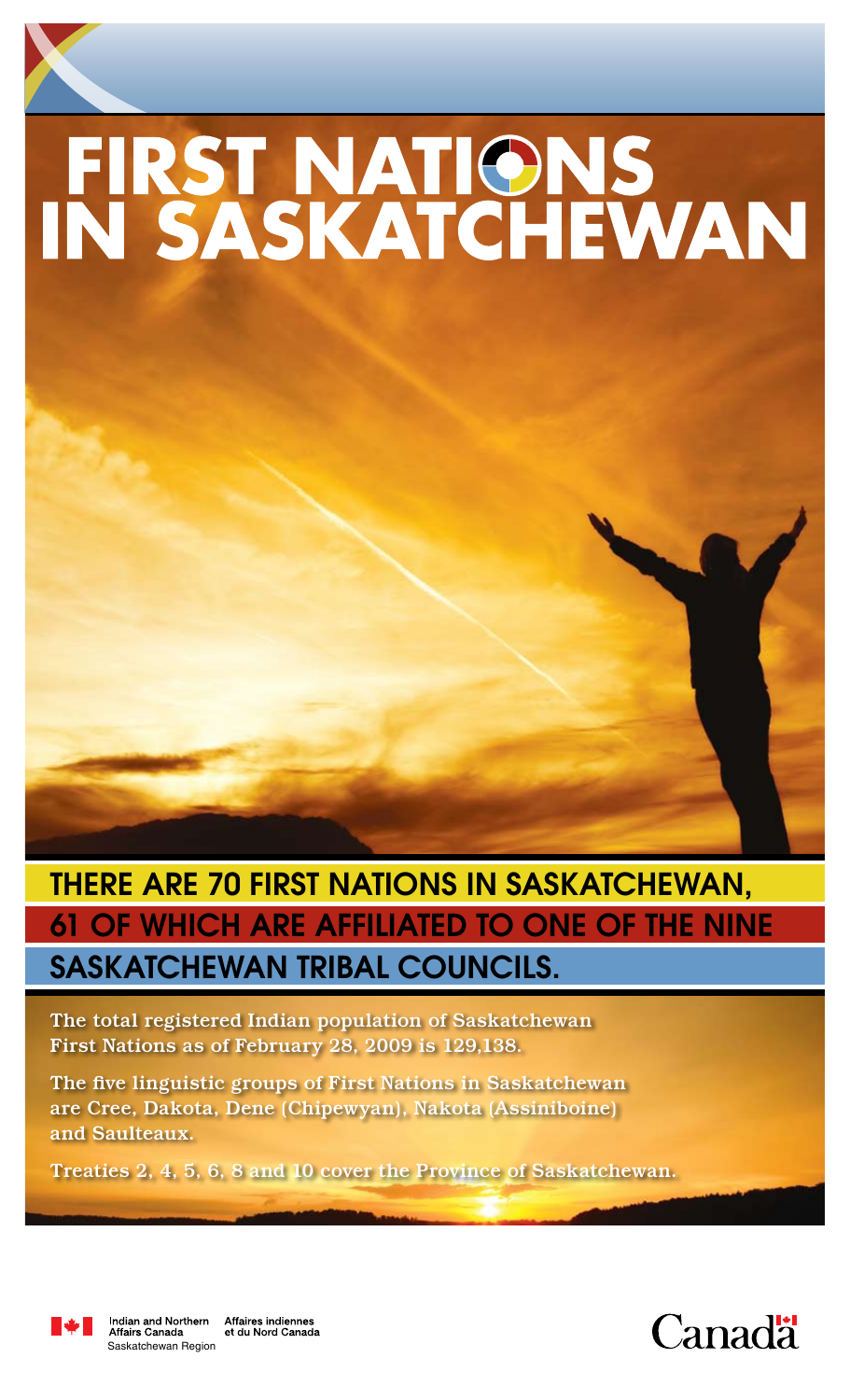# First Nations Communities and Treaty Boundaries in Saskatchewan

| $\bf \omega$          | Ahtahkakoop First Nation (6)                 | $E-15$ | $\left( 36 \right)$ | Muscowpetung First Nation (4)<br>E.3                                                | $ -21$ |
|-----------------------|----------------------------------------------|--------|---------------------|-------------------------------------------------------------------------------------|--------|
| $\circled{c}$         | Beardy's and Okemasis First Nation (6)       | $F-16$ | $\left(37\right)$   | Muskeg Lake First Nation (6)                                                        | $E-16$ |
| $\odot$               | Big Island Lake Cree Nation (6)              | $B-13$ | $38$                | Muskoday First Nation (6)                                                           | $G-16$ |
| $\left( 4\right)$     | Big River First Nation (6)                   | $E-15$ | $\left(39\right)$   | Muskowekwan First Nation (4)                                                        | $1-19$ |
| $\circ$               | Birch Narrows First Nation (10)              | $C-8$  | 40                  | <b>Nekaneet First Nation (4)</b> $\ddot{\bullet}$                                   | $B-23$ |
| $\circ$               | Black Lake First Nation (8)                  | $G-2$  | $\left( 4\right)$   | Ocean Man First Nation (4)<br>$\bullet$                                             | $K-23$ |
| $\bf C$               | <b>Buffalo River Dene Nation (10)</b>        | $C-9$  | $\left( 42\right)$  | Ochapowace First Nation (4)<br>€                                                    | $L-21$ |
| $\circ$               | Canoe Lake Cree First Nation (10)            | $C-12$ | $\circled{4}$       | Okanese First Nation (4)                                                            | $J-20$ |
| $\odot$               | Carry The Kettle First Nation (4)            | $J-22$ | $\left( 44\right)$  | One Arrow First Nation (6)<br>€                                                     | $F-17$ |
| $\boldsymbol{\omega}$ | Clearwater River Dene First Nation (8)       | $B-8$  | $\left( 45\right)$  | Onion Lake First Nation (6)<br>E.G                                                  | $A-15$ |
| $\left( 1\right)$     | Cote First Nation (4)                        | $L-19$ | $\left( 46\right)$  | Pasqua First Nation (4)<br><b>CIA</b>                                               | $J-21$ |
| $\overline{12}$       | Cowessess First Nation (4)                   | $K-21$ | $\left( 47\right)$  | Peepeekisis First Nation (4)                                                        | $J-21$ |
| (13)                  | Cumberland House Cree Nation (5)             | $L-14$ | $\left( 48 \right)$ | Pelican Lake First Nation (6)<br>E.3                                                | $D-15$ |
| $\left(14\right)$     | Day Star First Nation (4) <b>€ 9</b>         | $1-19$ | $\left( 49\right)$  | Peter Ballantyne Cree Nation (6)                                                    | $J-10$ |
| (15)                  | English River First Nation (10)              | $D-9$  | 60                  | Pheasant Rump Nakota First Nation (4)                                               | $K-23$ |
| $\overline{16}$       | Fishing Lake First Nation (4)                | $J-18$ | $\circ$             | Piapot First Nation (4) <b>€ 3</b>                                                  | $ -21$ |
| $\left(17\right)$     | Flying Dust First Nation (6)                 | $C-14$ | $62$                | Poundmaker First Nation (6)                                                         | $C-16$ |
| $\left( 18 \right)$   | Fond du Lac First Nation (8)                 | $E-2$  | $(53)$              | Red Earth First Nation (5)                                                          | $K-15$ |
| $\overline{19}$       | Gordon First Nation (4)                      | $1-20$ | $64$                | Red Pheasant First Nation (6)                                                       | $D-17$ |
| $\circledcirc$        | Hatchet Lake First Nation (10)               | $J-5$  | $65$                | Sakimay First Nations (4)                                                           | $K-21$ |
| $\left( 21\right)$    | Island Lake First Nation (6)                 | $B-14$ | 66                  | Saulteaux First Nation (6)                                                          | $C-16$ |
| $\left( 2 \right)$    | James Smith First Nation (6)                 | $H-16$ | $67$                | Shoal Lake Cree Nation (5)                                                          | $K-15$ |
| $\left( 23\right)$    | Kahkewistahaw First Nation (4)               | $L-21$ | $68$                | <b>Standing Buffalo First Nation (non)</b>                                          | $J-21$ |
| $\circled{2}$         | Kawacatoose First Nation $(4)$               | $1-19$ | $69$                | Star Blanket First Nation (4)                                                       | $J-20$ |
| $\left( 25\right)$    | Keeseekoose First Nation (4)                 | $L-19$ | 60                  | Sturgeon Lake First Nation (6)                                                      | $G-15$ |
| 26                    | Kinistin Saulteaux Nation (4) $\binom{3}{2}$ | $1-17$ | $\left( 61 \right)$ | Sweetgrass First Nation (6)                                                         | $C-17$ |
| $\binom{27}{2}$       | Lac La Ronge First Nation (6)<br>$\bullet$   | $H-10$ | 62                  | The Key First Nation (4)                                                            | $L-18$ |
| $\overline{28}$       | Little Black Bear First Nation (4)           | $J-20$ | 63)                 | Thunderchild First Nation (6)                                                       | $C-15$ |
| (29)                  | Little Pine First Nation (6)                 | $B-16$ | (64)                | Wahpeton Dakota Nation (non)                                                        | $G-15$ |
| <b>30</b>             | Lucky Man First Nation (6)                   | $E-16$ | 65                  | Waterhen Lake First Nation (6)                                                      | D-13   |
| $\left(31\right)$     | Makwa Sahgaiehcan First Nation (6)           | $C-14$ | 66                  | White Bear First Nation (4) $\bullet$                                               | $L-23$ |
| $\left( 32\right)$    | Mistawasis First Nation (6)                  | $E-16$ | 67                  | <b>Whitecap Dakota First Nation (non)</b>                                           | $F-19$ |
| $\left(33\right)$     | Montreal Lake First Nation (6)               | $G-14$ | 68                  | Witchekan Lake First Nation (6) $\left( \begin{matrix} 2 \\ 3 \end{matrix} \right)$ | $D-15$ |
| $\circled{34}$        | Moosomin First Nation (6)                    | $C-16$ | 69                  | <b>Wood Mountain First Nation (non)</b>                                             | $F-24$ |
| (35)                  | Mosquito, Grizzly Bear's Head,               |        | (70)                | Yellow Quill First Nation (4)                                                       | $J-17$ |
|                       | Lean Man First Nation (6)<br>E.3             | $C-17$ |                     |                                                                                     |        |

# Tribal Councils and Affiliated First Nations

| <b>Agency Chiefs Tribal Council</b>         | 4, 48, 68                                     |  |
|---------------------------------------------|-----------------------------------------------|--|
| <b>Battlefords Agency Tribal Chiefs</b>     | 1, 34, 54, 56, 61                             |  |
| Northwest (BTC) Professional Services Corp. | 29, 30, 35, 52                                |  |
| File Hills Qu'Appelle Tribal Council        | 9, 28, 36, 40, 43, 46, 47, 51, 58, 59, 69     |  |
| <b>Meadow Lake Tribal Council</b>           | 5, 7, 8, 10, 15, 17, 21, 31, 65               |  |
| <b>Prince Albert Grand Council</b>          | 6, 13, 18, 20, 22, 27, 33, 49, 53, 57, 60, 64 |  |
| Saskatoon Tribal Council                    | 26, 32, 37, 38, 44, 67, 70                    |  |
| <b>Touchwood Agency Tribal Council</b>      | 14, 19, 24, 39                                |  |
| <b>Yorkton Tribal Administration</b>        | 11, 23, 25, 62, 41, 55                        |  |
| <b>Unaffiliated First Nations</b>           | 2, 3, 12, 16, 42, 45, 50, 63, 66              |  |

# Legend

- Treaty Boundary No. 2
- **C** Treaty Boundary No. 4
- Treaty Boundary No. 5
- Treaty Boundary No. 6  $\bigcirc$
- Treaty Boundary No. 8
- Treaty Boundary No. 10
- 00 First Nations Communities
- **O** Cities, Towns & Hamlets **A** Indian and Northern Affairs
- Canada Offices
- (6) Indicates Treaty Number Signed
- € Indicates additional selections (includes multiple reserves and reserves held in common)  $\bullet$ Not Located in Actual Treaty Area  $\overline{\phantom{0}}$ Indicates roadways (non) Did Not Sign Treaty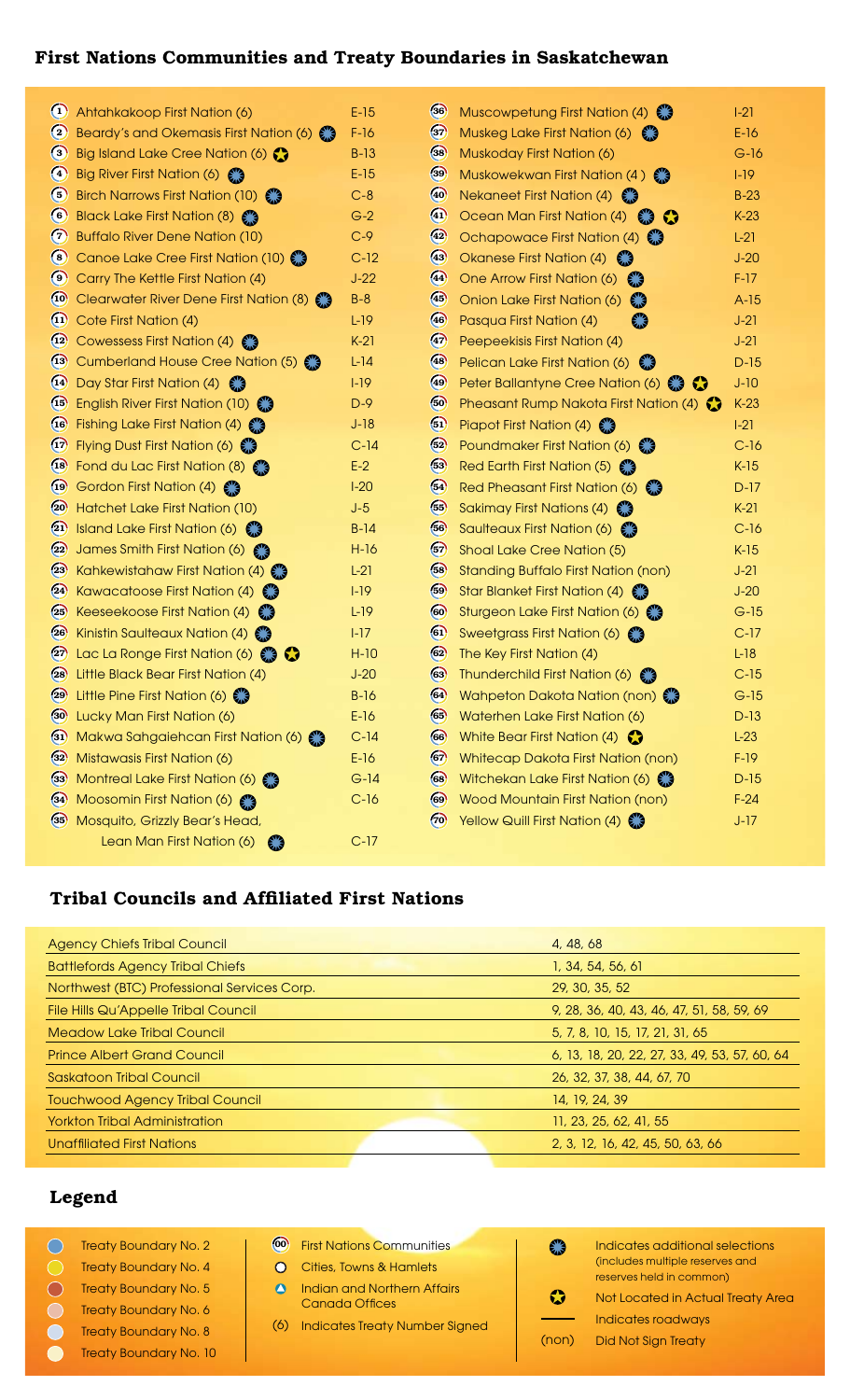$\begin{array}{c|c|c|c|c|c|c|c} A & B & C & D & E & F & G & H & I & J & K & L & M \ \end{array}$ 



**Canadä** 



Affaires indiennes et du Nord Canada Saskatchewan Region